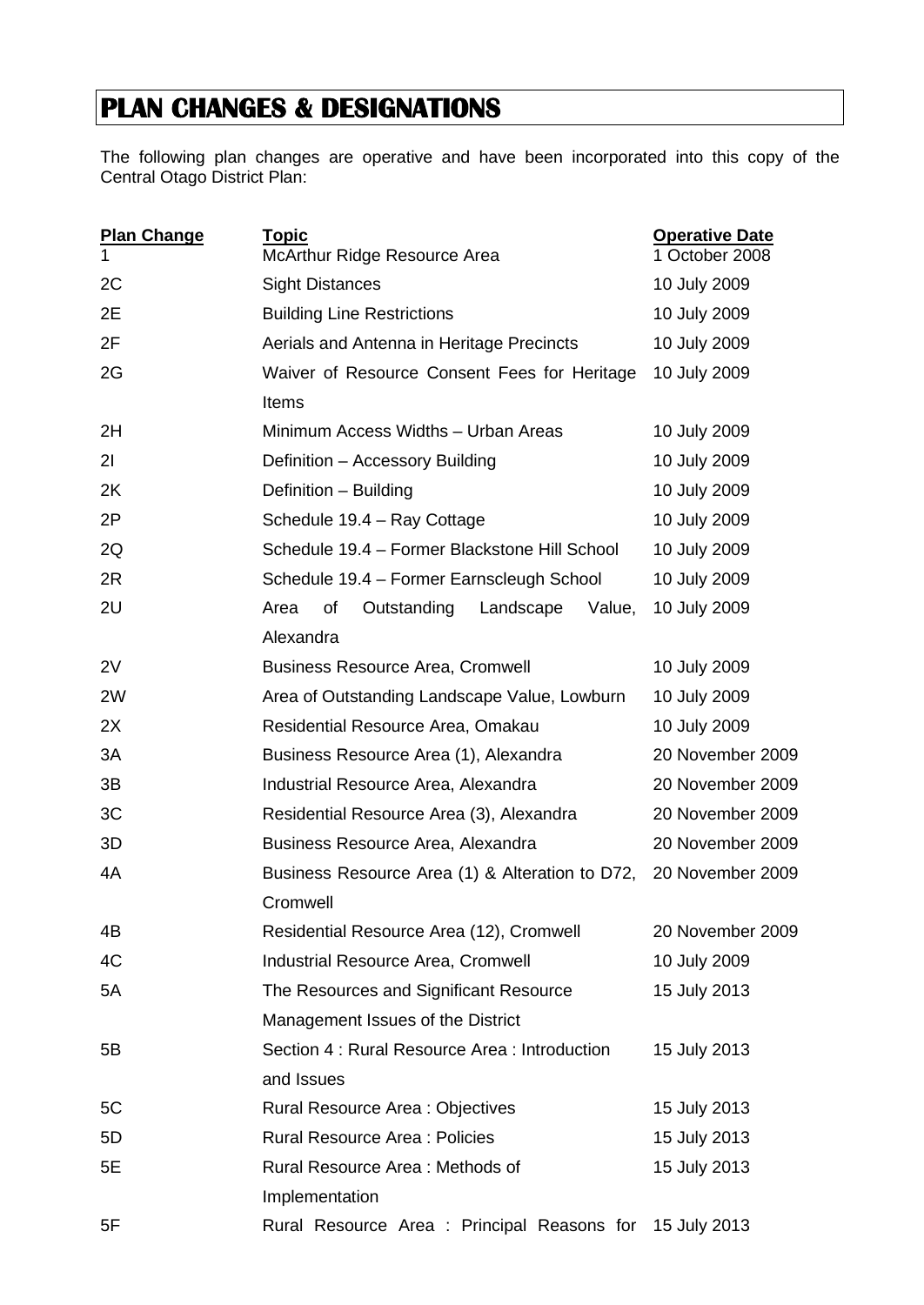|                | Adopting Objectives, Policies and Methods                        |                  |
|----------------|------------------------------------------------------------------|------------------|
| 5G             | Rural Resource Area: Residential Activity and 15 July 2013       |                  |
|                | <b>Accommodation Facilities</b>                                  |                  |
| 5H             | Rural Resource Area: Subdivision                                 | 15 July 2013     |
| 5 <sub>l</sub> | Resource Area : Subdivision for 15 July 2013<br>Rural            |                  |
|                | <b>Conservation Purposes and Surplus Dwellings</b>               |                  |
| 5J             | Rural Resource Area : Significant Landscape 15 July 2013         |                  |
|                | Features and Areas of Extreme or High                            |                  |
|                | Landscape Sensitivity [ONL/ONF]                                  |                  |
| 5K             | Rural Resource Area: Bulk and Location: Yards 15 July 2013       |                  |
|                | and Height                                                       |                  |
| 5L             | Rural Resource Area: Home Stay or Other 15 July 2013             |                  |
|                | Accommodation Facilities and Definition of Home                  |                  |
|                | Stay                                                             |                  |
| 5M             | Rural Resource Area: Commercial, Industrial 15 July 2013         |                  |
|                | and Manufacturing Activity                                       |                  |
| 5N             | Rural Resource Area: Visual Effects of Buildings 15 July 2013    |                  |
|                | and Structures                                                   |                  |
| 50             | Rural Resource Area: Environmental Results 15 July 2013          |                  |
|                | Anticipated                                                      |                  |
| 5P             | Section 13: Infrastructure, Energy and Utilities: 15 July 2013   |                  |
|                | <b>Objectives and Policies</b>                                   |                  |
| 5Q             | Section 13 : Infrastructure, Energy and Utilities : 15 July 2013 |                  |
|                | <b>Electricity Reticulation for Domestic Purposes</b>            |                  |
| 5R             | Schedule 19: Schedule 19.22 [Now incorporated 15 July 2013       |                  |
|                | Into Planning Maps]                                              |                  |
| 5S             | Maps 2 and 42 : Rural Residential Notation,                      | 15 July 2013     |
|                | Alexandra, Letts Gully and Ferris Road Area                      |                  |
| 5T             | Maps 11 and 42 : Rural Residential Notation,                     | 15 July 2013     |
|                | Clyde - Springvale Road Area                                     |                  |
| 5U             | Map 3: Rural Residential Notation, Earnscleugh                   | 15 July 2013     |
| 5V             | Maps 24 and 53 : Rural Residential Notation,                     | 15 July 2013     |
|                | Omakau                                                           |                  |
| 5W             | Map 39 : Rural Residential Notation, Waipiata                    | 15 July 2013     |
| 6A             | Map 22 : Residential Resource Area : Naseby                      | 20 November 2012 |
| 6B             | Maps 22 and 23 : Residential Resource Area (3)                   | 20 November 2012 |
|                | : Naseby                                                         |                  |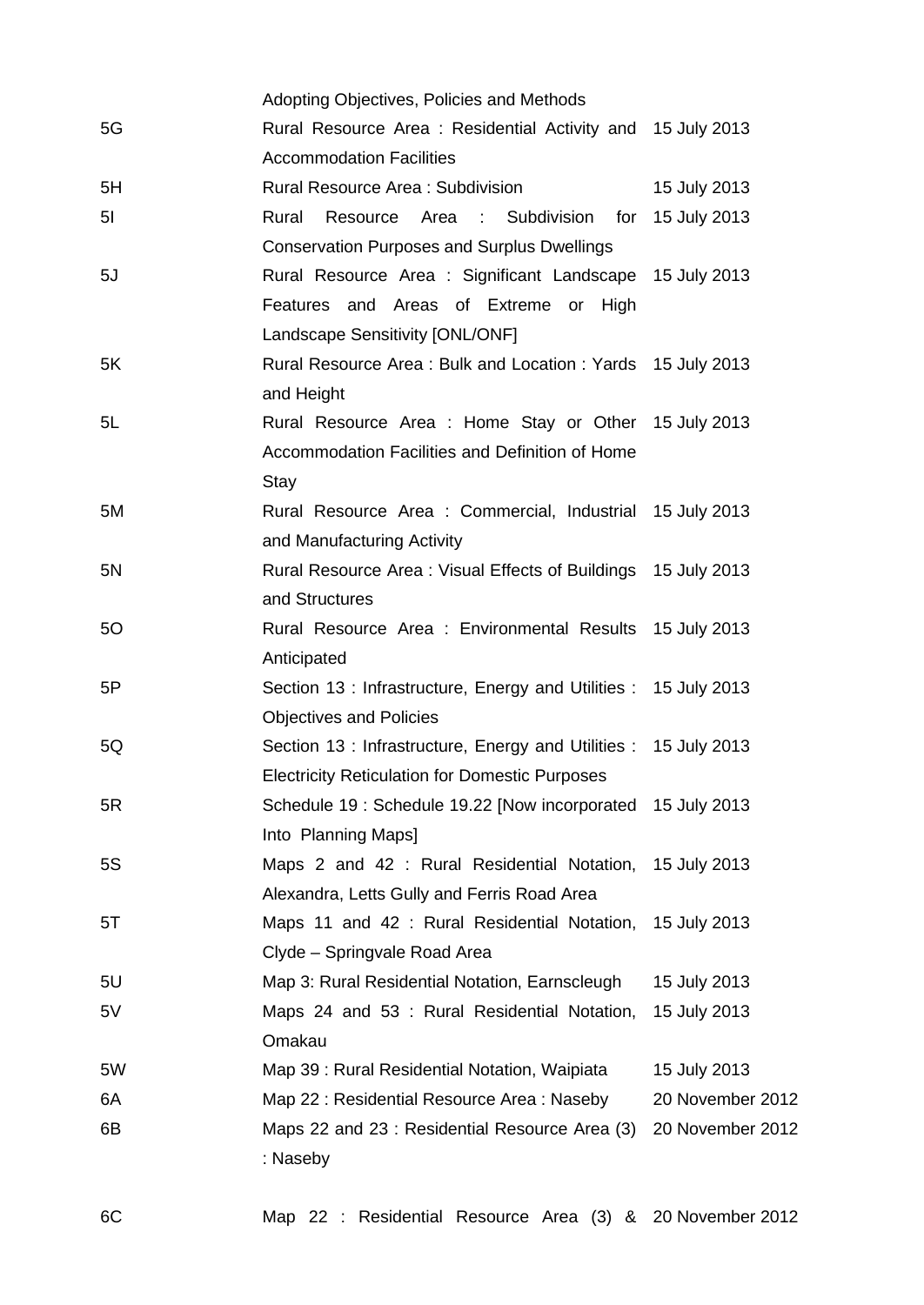|    | <b>Heritage Precinct Notation: Naseby</b>                 |                  |  |
|----|-----------------------------------------------------------|------------------|--|
| 7  | Residential Resource Area 13 & Scheduled 20 November 2012 |                  |  |
|    | Activity 127 : Pisa Moorings                              |                  |  |
| 8  | <b>Electricity Transmission</b>                           | 18 July 2014     |  |
| 9  | Business Resource Area, Alexandra                         | 20 November 2012 |  |
| 10 | Removal of McArthur Ridge Resource Area                   | 20 November 2015 |  |
| 11 | <b>Industrial Resource Area, Cromwell</b>                 | 20 July 2017     |  |
| 12 | <b>Wooing Tree, Cromwell</b>                              | 20 February 2019 |  |

Note: Variations 2A, 2B, 2D, 2J, 2L, 2M, 2N, 2O and 2S were merged in with the proposed district plan which became operative on 1 April 2008.

## **Designations**

The following designations and alterations to designations have been incorporated into this copy of the Central Otago District Plan:

| D <sub>9</sub>   | "Road"                                           | Removal of part of<br>designation                 | 11 December 2019                    |
|------------------|--------------------------------------------------|---------------------------------------------------|-------------------------------------|
| D <sub>9</sub> A | "Vehicle Access<br>Purposes"                     | Removal of designation                            | 11 December 2019                    |
| D <sub>9</sub> A | "Road"                                           | New designation                                   | 11 December 2019                    |
| D <sub>9</sub> B | "Vehicle Access<br>Purposes"                     | New designation                                   | 11 December 2019                    |
| D <sub>12</sub>  | "Refuse Management<br>Purposes"                  | Alteration to & Removal<br>of part of designation | 9 September 2008                    |
| D14              | "Road to be Stopped<br>& Recreation<br>Purposes" | Removal of part of<br>designation                 | 11 May 2010                         |
| D <sub>21</sub>  | "Recreation Purposes"                            | Removal of parts of<br>designation                | 11 May 2010                         |
| D <sub>25</sub>  | "Recreation Purposes"                            | Lapsed designation                                | 6 June 2019                         |
| <b>D61A</b>      | "Water Treatment<br>Purposes"                    | New designation -<br>Clyde Hill                   | 31 October 2018                     |
| D72              | "Recreation Purposes"                            | Alteration to designation                         | 20 November 2009                    |
| D72              | "Recreation Purposes"                            | Removal of part of<br>designation                 | 27 March 2013                       |
| D82              | "Amenity Planting<br>Purposes"                   | Removal of part of<br>designation                 | 16 August 2012                      |
| D83              | "Parking and<br>Landscaping<br>Purposes"         | Removal of parts of<br>designation                | 12 August 2008 & 13<br>October 2009 |
| D96              | "Recreation Purposes                             | Remove part of                                    | 13 July 2017                        |